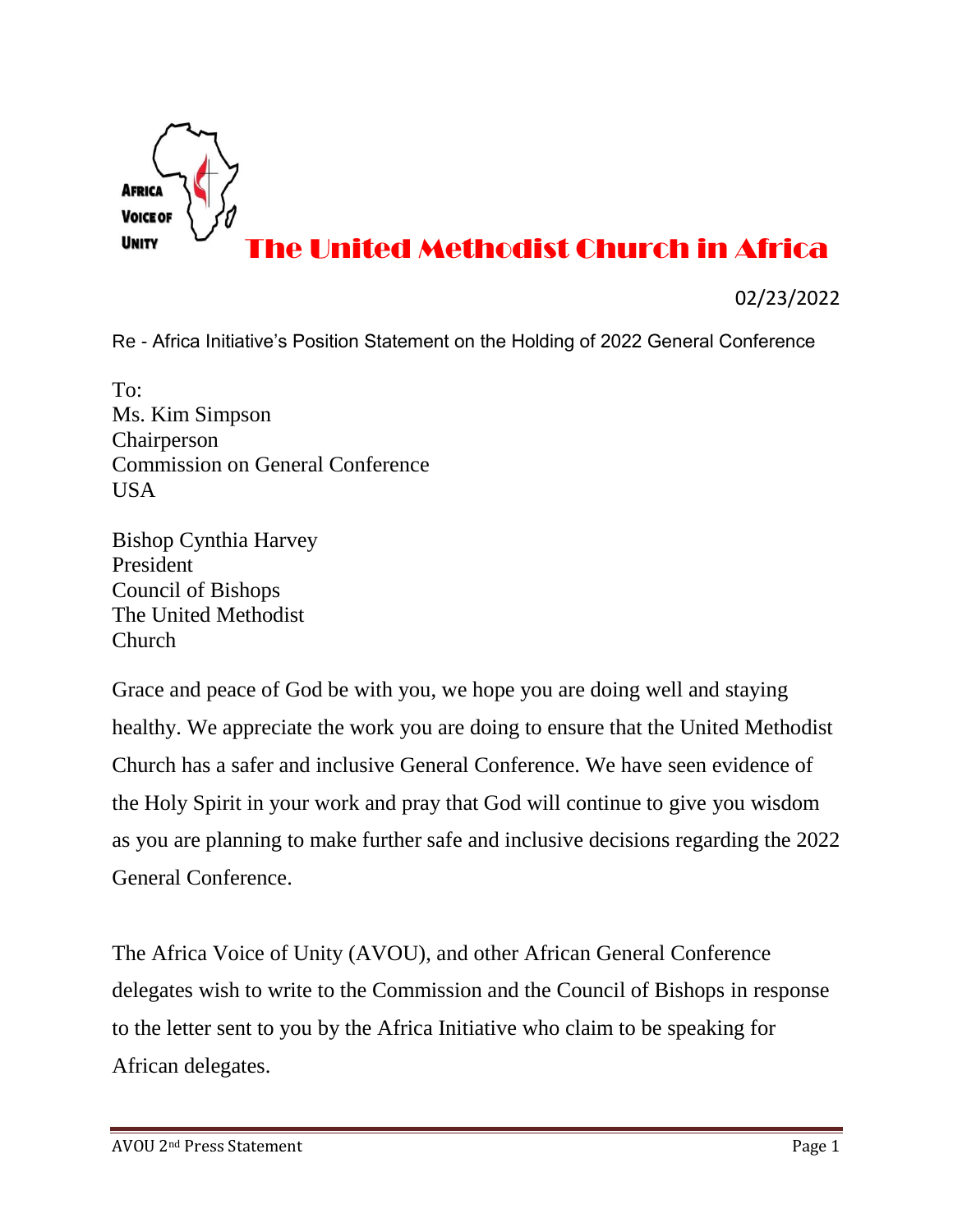Before going further in our responses, we wish to make the following points very clear to all United Methodists:

- 1. The Africa Initiative does not represent Africa and this group does not speak for all African delegates.
- 2. The claim that they conducted a survey among 286 Africa Central Conference delegates and that they are ready for General Conference is not true, as a majority of African delegates from Nigeria, Burundi, Democratic Republic of Congo (DRC) and other African delegates were not contacted.
- 3. Africa Initiative with its Wesleyan Covenant Association allies is selective in their vaccine and visa initiatives, as many of our delegates were never contacted.
- 4. We have noticed a ploy to use non elected persons as delegates in some Annual Conferences.

We are equally saddened by the fact that, Covid-19 continues to pose several challenges to the possibilities of holding General Conference. We want the Commission to note that vaccines remain a huge challenge to many of our delegates, now doubled on is the challenge of obtaining a travel visas. For example in Nigeria the first group of 7 delegates who completed their visa applications have interviews scheduled for October  $12<sup>th</sup>$ , 2023. This is the first available visa interview dates both in Lagos and Abuja applications centers. See attached delegates visa portal.

To say that the majority of Africa delegates are ready to participate in the 2022 General Conference does not represent the reality of all Africa delegates. We are aware of the funding the Africa Initiative is getting from the Wesleyan Covenant Association (WCA) to speed up this process and we want to make it clear that not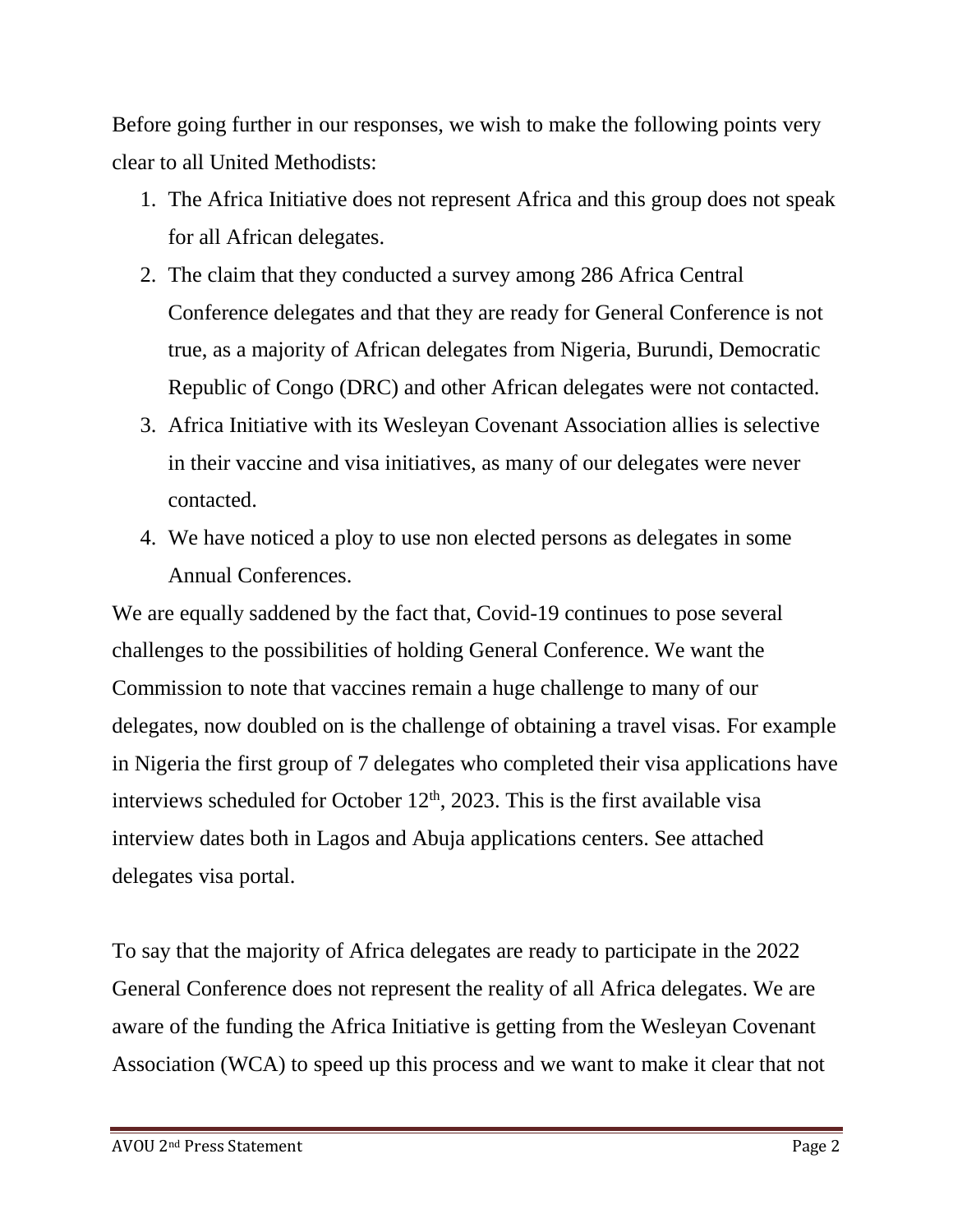all African delegates have access to the resources the Africa Initiative has been getting from the Wesleyan Covenant Association (WCA).

On these grounds we are calling on the Commission to do the following for the interest of fairness and justice:

- 1. To further delay the General Conference to a more appropriate time when all delegates can truly get vaccinated and secure a travel visas from the embassies.
- 2. Conduct a thorough investigation on the list of all African delegates to ensure that elected delegates are not replaced by non elected delegates.
- 3. Write to all elected General Conference delegates in Africa to confirm whether they are vaccinated and are able to obtain travel visas.

The Africa Voice of Unity is praying for the continued leadership of the Holy Spirit as you meet to make decisions that will ensure a safer and inclusive General Conference meeting on behalf of the United Methodist Church. We request the Commission to consider further delaying the General Conference August meeting to a later date when it is possible for everyone to get vaccinated and obtain travel visas.

Signed by the Coordinating Council and other General Conference Delegates

| 1. Rev. Ande I. Emmanuel $-$ |   | Coordinator, Africa Voice of Unity, Nigeria |
|------------------------------|---|---------------------------------------------|
| 2. Mr. Senesie Roger         |   | Council Member, Sierra Leone                |
| 3. Rev. Betty Kazadi         | - | Democratic Republic of Congo (DRC)          |
| 4. Mrs. Catherine Ama        |   | Liberia Annual Conference                   |
| 5. Rev. Eli S. Yakku         |   | <b>General Conference Delegate</b>          |
| 6. Rev. Dr. Isa Dunah        |   | <b>General Conference Delegate</b>          |